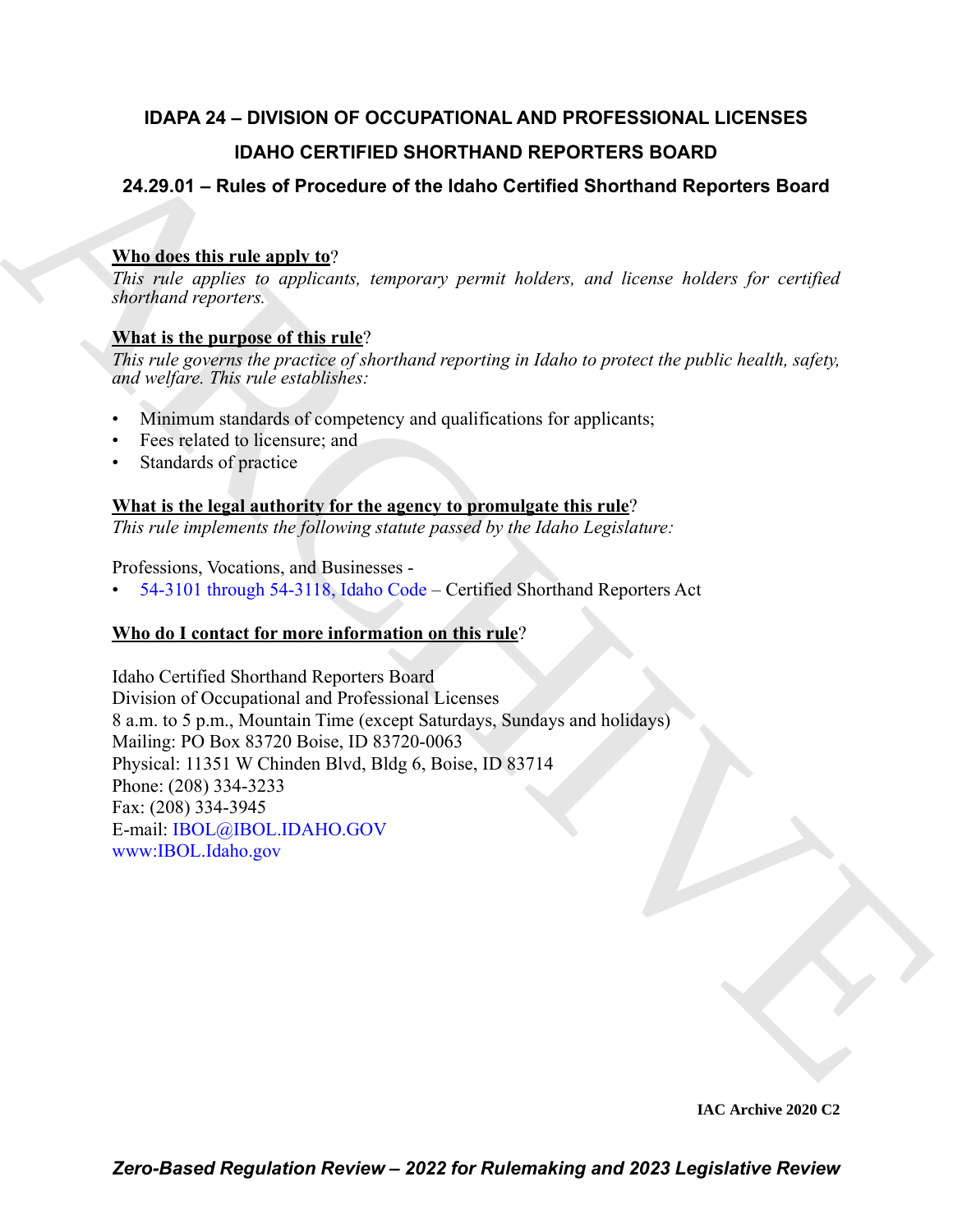# **Table of Contents**

## 24.29.01 - Rules of Procedure of the Idaho Certified<br>Shorthand Reporters Board

| 125. Fees. 2. 2. 2. 2. 2. 2. 2. 2. 3. 3. 2. 2. 2. 2. 3. 3. 2. 2. 2. 2. 2. 3. 2. 2. 2. 2. 2. 2. 2. 2. 2. 2. 2. 3 |  |
|-----------------------------------------------------------------------------------------------------------------|--|
|                                                                                                                 |  |
| 201. Written Statement Of Suitability For Licensure Or Permit.  3                                               |  |
|                                                                                                                 |  |
|                                                                                                                 |  |
|                                                                                                                 |  |
|                                                                                                                 |  |
|                                                                                                                 |  |
|                                                                                                                 |  |
|                                                                                                                 |  |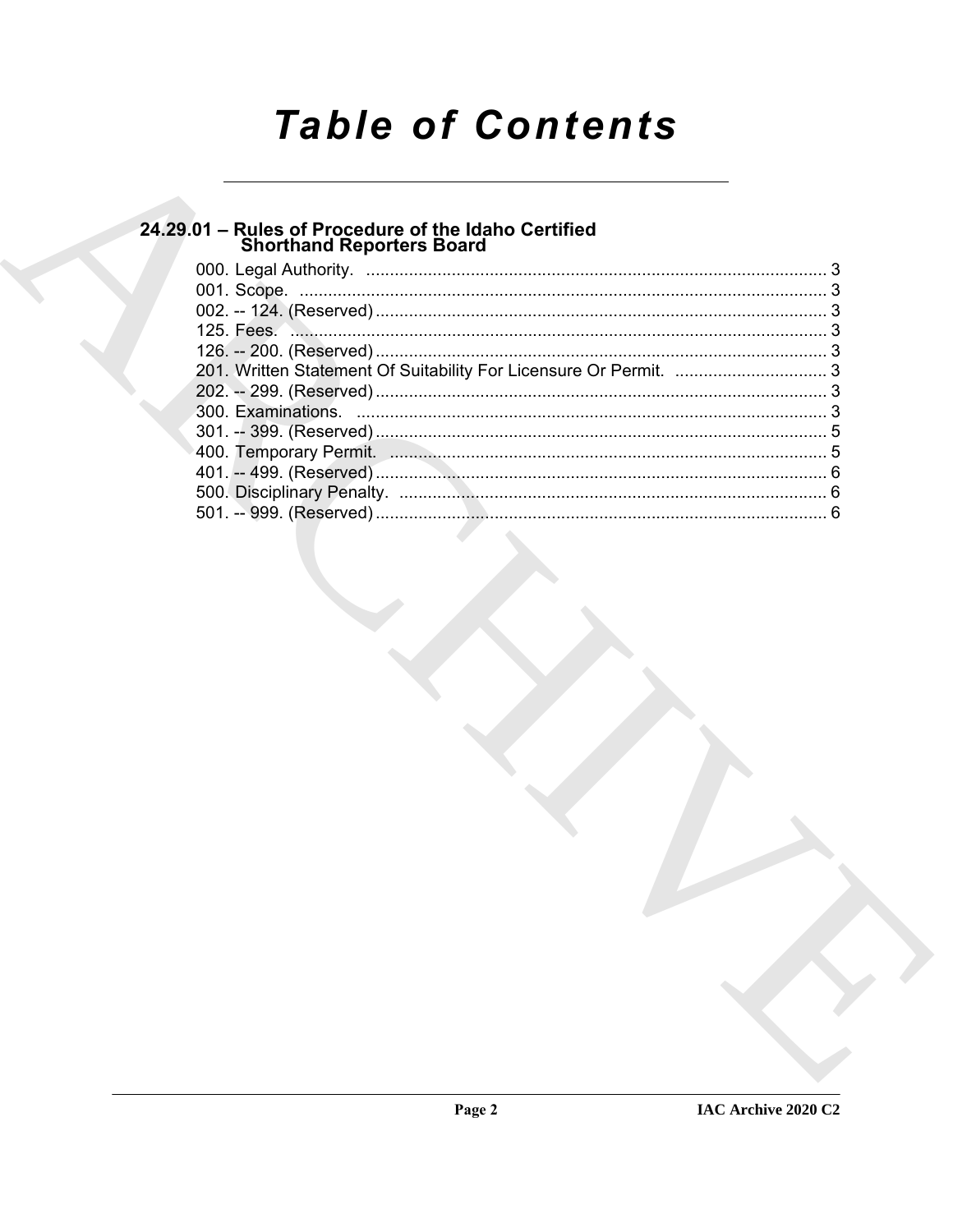#### **24.29.01 – RULES OF PROCEDURE OF THE IDAHO CERTIFIED SHORTHAND REPORTERS BOARD**

<span id="page-2-13"></span><span id="page-2-12"></span><span id="page-2-4"></span><span id="page-2-3"></span><span id="page-2-2"></span><span id="page-2-1"></span><span id="page-2-0"></span>

| LEGAL AUTHORITY.<br>000.<br>These rules are adopted under the authority of Section 54-3107, Idaho Code. | $(7-1-21)T$ |
|---------------------------------------------------------------------------------------------------------|-------------|
| 001.<br>SCOPE.<br>These rules govern the practice of shorthand reporting in Idaho.                      | $(7-1-21)T$ |
| 002. -- 124. (RESERVED)                                                                                 |             |

<span id="page-2-11"></span>

| <b>FEE TYPE</b>                   | <b>AMOUNT</b><br>(Not to Exceed) |
|-----------------------------------|----------------------------------|
| Application                       | \$50                             |
| Examination                       | \$50                             |
| Renewal                           | \$75                             |
| Examination preparation materials | \$20                             |

#### <span id="page-2-5"></span>**126. -- 200. (RESERVED)**

#### <span id="page-2-16"></span><span id="page-2-14"></span><span id="page-2-6"></span>**201. WRITTEN STATEMENT OF SUITABILITY FOR LICENSURE OR PERMIT.**

| 000.      |                                   | LEGAL AUTHORITY.<br>These rules are adopted under the authority of Section 54-3107, Idaho Code.                                                                                                                                                                                                                                                                             | $(7-1-21)T$ |
|-----------|-----------------------------------|-----------------------------------------------------------------------------------------------------------------------------------------------------------------------------------------------------------------------------------------------------------------------------------------------------------------------------------------------------------------------------|-------------|
| 001.      | <b>SCOPE.</b>                     | These rules govern the practice of shorthand reporting in Idaho.                                                                                                                                                                                                                                                                                                            | $(7-1-21)T$ |
|           |                                   | 002. -- 124. (RESERVED)                                                                                                                                                                                                                                                                                                                                                     |             |
| 125.      | FEES.                             | All fees are non-refundable.                                                                                                                                                                                                                                                                                                                                                |             |
|           |                                   | <b>AMOUNT</b><br><b>FEE TYPE</b><br>(Not to Exceed)                                                                                                                                                                                                                                                                                                                         |             |
|           |                                   | Application<br>\$50                                                                                                                                                                                                                                                                                                                                                         |             |
|           |                                   | Examination<br>\$50                                                                                                                                                                                                                                                                                                                                                         |             |
|           |                                   | Renewal<br>\$75                                                                                                                                                                                                                                                                                                                                                             |             |
|           |                                   | Examination preparation materials<br>\$20                                                                                                                                                                                                                                                                                                                                   | $(7-1-21)T$ |
|           |                                   | 126. -- 200. (RESERVED)                                                                                                                                                                                                                                                                                                                                                     |             |
| 201.      |                                   | WRITTEN STATEMENT OF SUITABILITY FOR LICENSURE OR PERMIT.<br>An applicant or licensee who has a conviction, finding of guilt, withheld judgment, or suspended sentence for any<br>crime other than a minor traffic offense must submit with their application a written statement and any supplemental<br>information establishing their current suitability for licensure. | $(7-1-21)T$ |
| evidence: | 01.                               | Consideration of Factors and Evidence. The Board shall consider the following factors or                                                                                                                                                                                                                                                                                    | $(7-1-21)T$ |
|           | a.                                | The severity or nature of the crime;                                                                                                                                                                                                                                                                                                                                        | $(7-1-21)T$ |
|           | b.                                | The period of time that has passed since the crime under review;                                                                                                                                                                                                                                                                                                            | $(7-1-21)T$ |
|           | c.                                | The number or pattern of crimes;                                                                                                                                                                                                                                                                                                                                            | $(7-1-21)T$ |
|           | d.                                | The circumstances surrounding the crime that would help determine the risk of repetition;                                                                                                                                                                                                                                                                                   | $(7-1-21)T$ |
|           | е.                                | The relationship of the crime or discipline to the practice of shorthand reporting;                                                                                                                                                                                                                                                                                         | $(7-1-21)T$ |
|           | f.<br>rehabilitation; and         | The applicant's activities since the crime under review, such as employment, education,<br>participation in treatment, payment of restitution, or any other factors which may be evidence of current                                                                                                                                                                        | $(7-1-21)T$ |
|           | g.                                | Any other information regarding rehabilitation or mitigating circumstances.                                                                                                                                                                                                                                                                                                 | $(7-1-21)T$ |
|           | 02.                               | Interview. The Board may, at its discretion, grant an interview of the applicant.                                                                                                                                                                                                                                                                                           | $(7-1-21)T$ |
|           | 03.<br>suitability for licensure. | Applicant Bears the Burden. The applicant shall bear the burden of establishing his current                                                                                                                                                                                                                                                                                 | $(7-1-21)T$ |
|           |                                   | 202. -- 299. (RESERVED)                                                                                                                                                                                                                                                                                                                                                     |             |
| 300.      |                                   | <b>EXAMINATIONS.</b>                                                                                                                                                                                                                                                                                                                                                        |             |
|           | 01.                               | <b>Examination Process.</b>                                                                                                                                                                                                                                                                                                                                                 | $(7-1-21)T$ |
|           |                                   |                                                                                                                                                                                                                                                                                                                                                                             |             |

#### <span id="page-2-17"></span><span id="page-2-15"></span><span id="page-2-10"></span><span id="page-2-9"></span><span id="page-2-8"></span><span id="page-2-7"></span>**300. EXAMINATIONS.**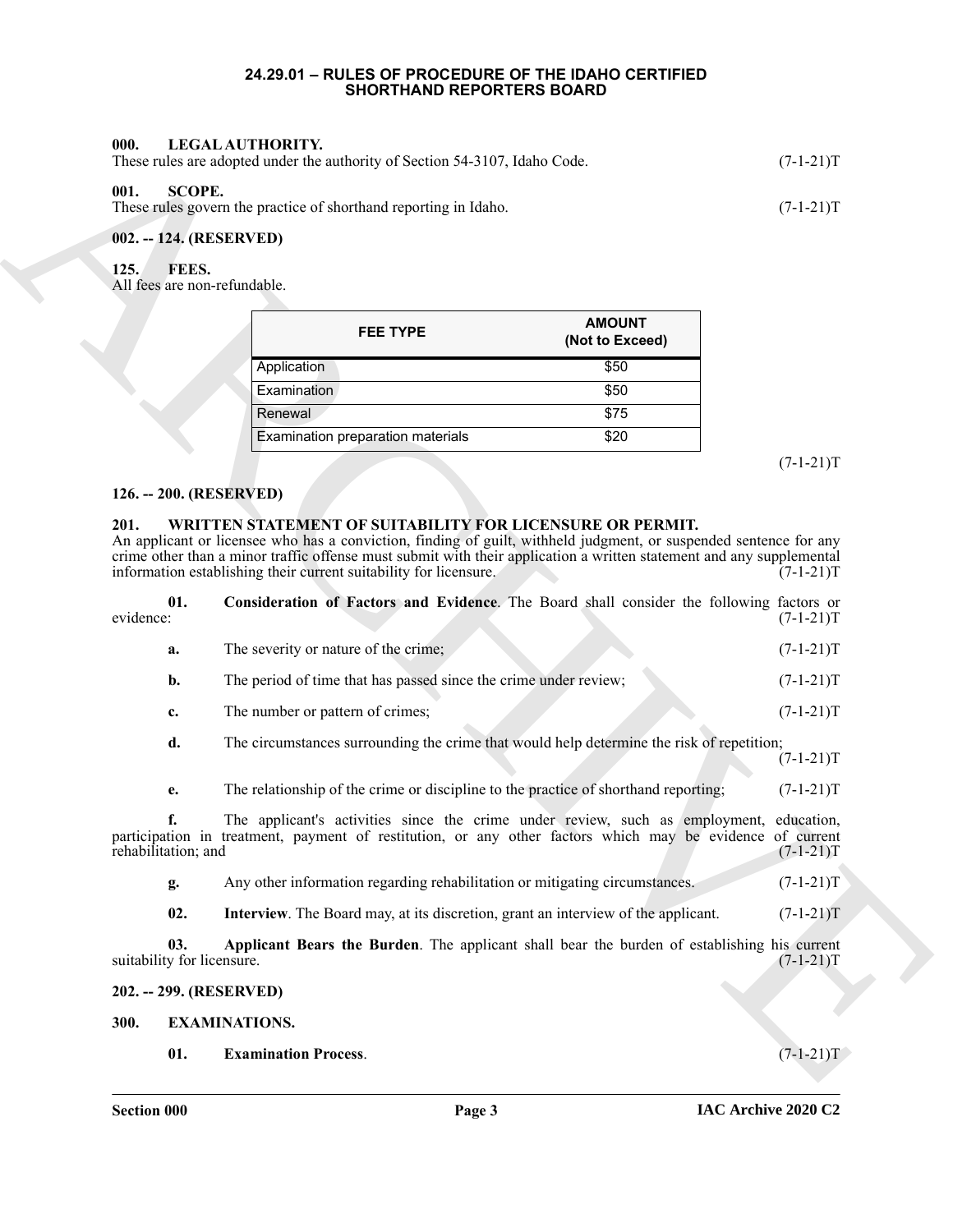#### <span id="page-3-2"></span>**02.** Scope of Examination. (7-1-21)T

| Div. of Occupational & Professional Licenses |                                                                                                                                                                                                                                                                                                                                                                                                      | <b>Certified Shorthand Reporters Board</b> |             |
|----------------------------------------------|------------------------------------------------------------------------------------------------------------------------------------------------------------------------------------------------------------------------------------------------------------------------------------------------------------------------------------------------------------------------------------------------------|--------------------------------------------|-------------|
| a.                                           | Late applicants shall not be admitted to the examination room.                                                                                                                                                                                                                                                                                                                                       |                                            | $(7-1-21)T$ |
| b.                                           | Picture identification shall be shown by all applicants before taking an examination.                                                                                                                                                                                                                                                                                                                |                                            | $(7-1-21)T$ |
| strictly prohibited.                         | Examinees are forbidden to receive any unauthorized assistance during the examination.<br>Communication between examinees or possession of unauthorized material or devices during the examination is                                                                                                                                                                                                |                                            | $(7-1-21)T$ |
| d.<br>examination room.                      | Only scheduled examinees, Board members, and authorized personnel shall be admitted to the                                                                                                                                                                                                                                                                                                           |                                            | $(7-1-21)T$ |
| 02.                                          | Scope of Examination.                                                                                                                                                                                                                                                                                                                                                                                |                                            | $(7-1-21)T$ |
| a.                                           | The complete examining procedure for certification as a certified shorthand reporter consists of two<br>(2) sections. The first section is the written examination covering subjects as are ordinarily given in a school of court<br>reporting and which are common to all fields of practice. The second section is the skills portion which shall consist<br>of the following segments and speeds. |                                            | $(7-1-21)T$ |
| i.                                           | Question and Answer -- Five (5) minutes at two hundred twenty-five (225) words per minute.                                                                                                                                                                                                                                                                                                           |                                            | $(7-1-21)T$ |
| ii.                                          | Jury Charge -- Five (5) minutes at two hundred (200) words per minute.                                                                                                                                                                                                                                                                                                                               |                                            | $(7-1-21)T$ |
| iii.                                         | Literary -- Five $(5)$ minutes at one hundred eighty $(180)$ words per minute.                                                                                                                                                                                                                                                                                                                       |                                            | $(7-1-21)T$ |
| iv.                                          | Density of Exam -- The syllabic content of the dictated exam shall be one point four (1.4).                                                                                                                                                                                                                                                                                                          |                                            | $(7-1-21)T$ |
| b.                                           | The examination is the same for all applicants.                                                                                                                                                                                                                                                                                                                                                      |                                            | $(7-1-21)T$ |
| c.                                           | The examining committee, which shall consist of three Board members, shall inform applicants of<br>the approximate time allowed for typing the skills portion of the examination.                                                                                                                                                                                                                    |                                            | $(7-1-21)T$ |
| d.<br>examination.                           | The written examination and the three (3) skills segments can be passed individually for the Idaho                                                                                                                                                                                                                                                                                                   |                                            | $(7-1-21)T$ |
| 03.                                          | Grading.                                                                                                                                                                                                                                                                                                                                                                                             |                                            | $(7-1-21)T$ |
| a.                                           | Each applicant must attain a grade of seventy-five percent (75%) or above to pass the written<br>examination and ninety-five percent (95%) or above in each segment to pass the skills portion.                                                                                                                                                                                                      |                                            | $(7-1-21)T$ |
|                                              | Every applicant receiving a grade of less than seventy-five percent (75%) in the written<br>examination shall be deemed to have failed such examination and shall have the application denied without prejudice.                                                                                                                                                                                     |                                            | $(7-1-21)T$ |
| c.<br>without prejudice.                     | Every applicant receiving a grade of less than ninety-five percent (95%) in each of the skills<br>segments of the examination shall be deemed to have failed such examination and shall have the application denied                                                                                                                                                                                  |                                            | $(7-1-21)T$ |
| d.<br>failing grade was received.            | An applicant failing either the written section, or the skills portion, and having filed a new<br>application for examination, shall be required to take and pass within a two-year period only the section for which a                                                                                                                                                                              |                                            | $(7-1-21)T$ |
|                                              | <b>Inspection of Examination.</b>                                                                                                                                                                                                                                                                                                                                                                    |                                            | $(7-1-21)T$ |
| 04.                                          |                                                                                                                                                                                                                                                                                                                                                                                                      |                                            |             |

#### <span id="page-3-0"></span>**03.** Grading. (7-1-21)T

#### <span id="page-3-1"></span>**04.** Inspection of Examination. (7-1-21)T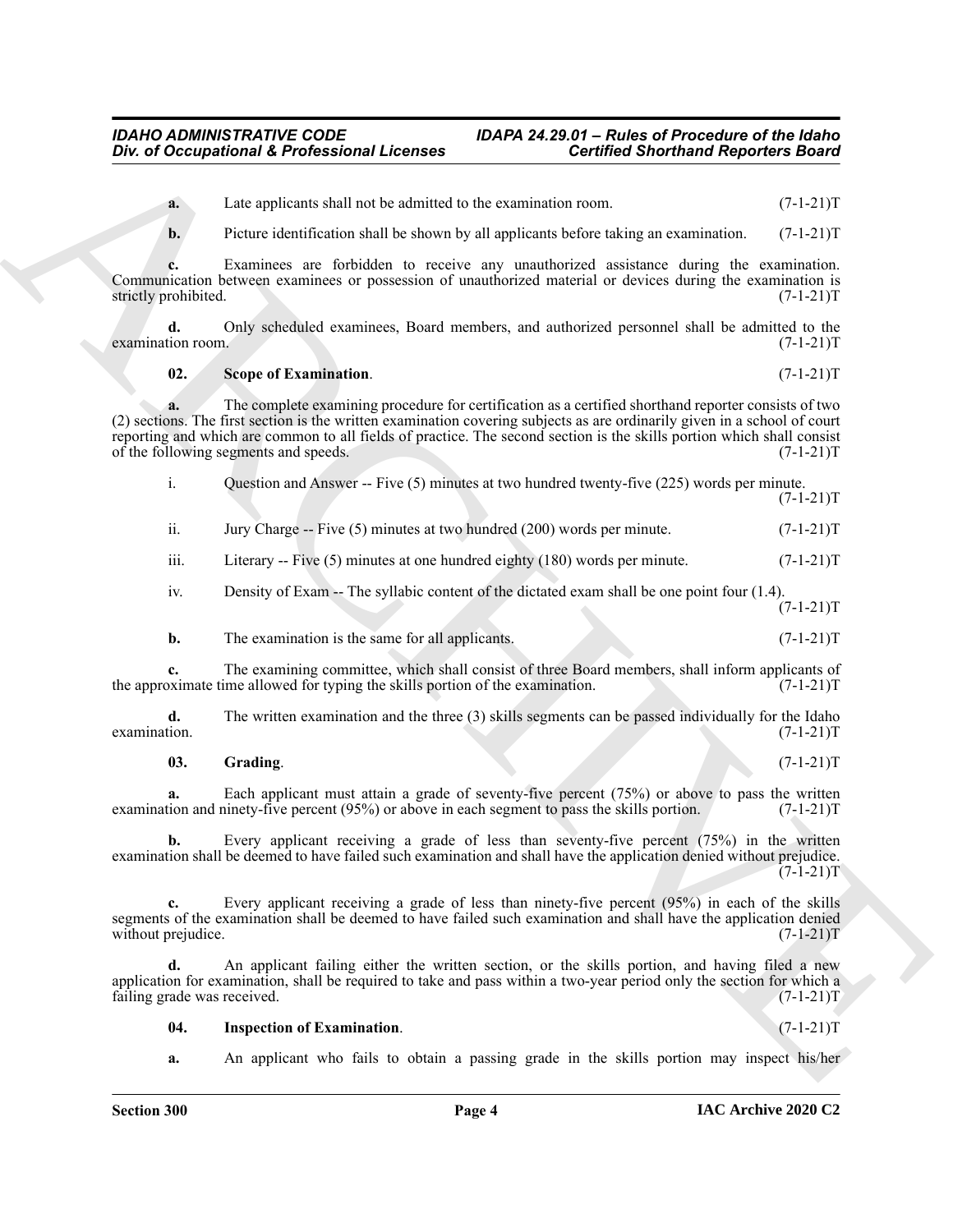## **Div. of Occupational & Professional Licenses**

For of Decoration of E-Revision and Leaderman and the state of the Minister State interaction and the state of the state of the state of the state of the state of the state of the state of the state of the state of the st examination papers at such times and locations as may be designated by the Board. Inspection of such examination papers shall be permitted within a thirty (30) day period after receipt of notice by the applicant of his/her failure to pass the examination. (7-1-21)T pass the examination.

**b.** At the time of inspection no one other than the examinee or his/her attorney and a representative of d shall have access to such examination papers.  $(7-1-21)$ the Board shall have access to such examination papers.

#### <span id="page-4-2"></span>**05. Inspection Review**. (7-1-21)T

**a.** Within thirty (30) days after the date notice of the results of the examination has been mailed to him/her, an applicant who was unsuccessful in the examination may petition the Board for a review of his/her examination papers. (7-1-21)T examination papers.

**b.** The petition for review shall be made in writing stating the reason for such review and citing the item or items against which the request is directed. (7-1-21)T

**c.** The Board shall, upon receiving such petition for review, conduct a hearing at the next scheduled eeting.  $(7-1-21)T$ Board meeting.

<span id="page-4-3"></span>**06. Retention of Examinations**. The Board shall retain for at least six (6) months, all examination of notes submitted by applicants. (7-1-21) papers and notes submitted by applicants.

#### <span id="page-4-0"></span>**301. -- 399. (RESERVED)**

#### <span id="page-4-4"></span><span id="page-4-1"></span>**400. TEMPORARY PERMIT.**

<span id="page-4-5"></span>**01. Eligibility**. (7-1-21)T **a.** Any one (1) or more of the following shall be considered as minimum evidence that the applicant is to hold a temporary permit:  $(7-1-21)T$ qualified to hold a temporary permit:

i. Hold a Certificate of Merit Reporter (RMR) issued by the National Court Reporters Association (NCRA); (7-1-21)T  $(NCRA);$  (7-1-21)T

ii. Hold a Certificate of Registered Professional Reporter (RPR) issued by the National Court s Association (NCRA); (7-1-21)T Reporters Association (NCRA);

iii. Hold a Certified Shorthand Reporter certificate, or its equivalent, in good standing from another state; (7-1-21)T

iv. Hold a diploma or certificate of completion of all requirements to graduate from a National Court Reporter Association (NCRA) approved school; (7-1-21) T

v. Has otherwise demonstrated his/her proficiency by a certificate from an agency from another state.  $(7-1-21)T$ 

<span id="page-4-6"></span>**b.** The applicant must have a high school diploma or equivalent. (7-1-21)

**02. Permit**. All temporary permits shall be issued for a period of one (1) year and may be renewable gle additional year if, before the permit expires, the permit holder: (7-1-21) for a single additional year if, before the permit expires, the permit holder:

**a.** Submits a written renewal request to the Board; (7-1-21)T

**b.** Establishes that they have passed at least one (1) skills segment of the Idaho Certified Shorthand Reporter Examination, the Registered Professional Reporter Examination (RPR), or the Registered Merit Reporter Examination (RMR); and (7-1-21)T Examination (RMR); and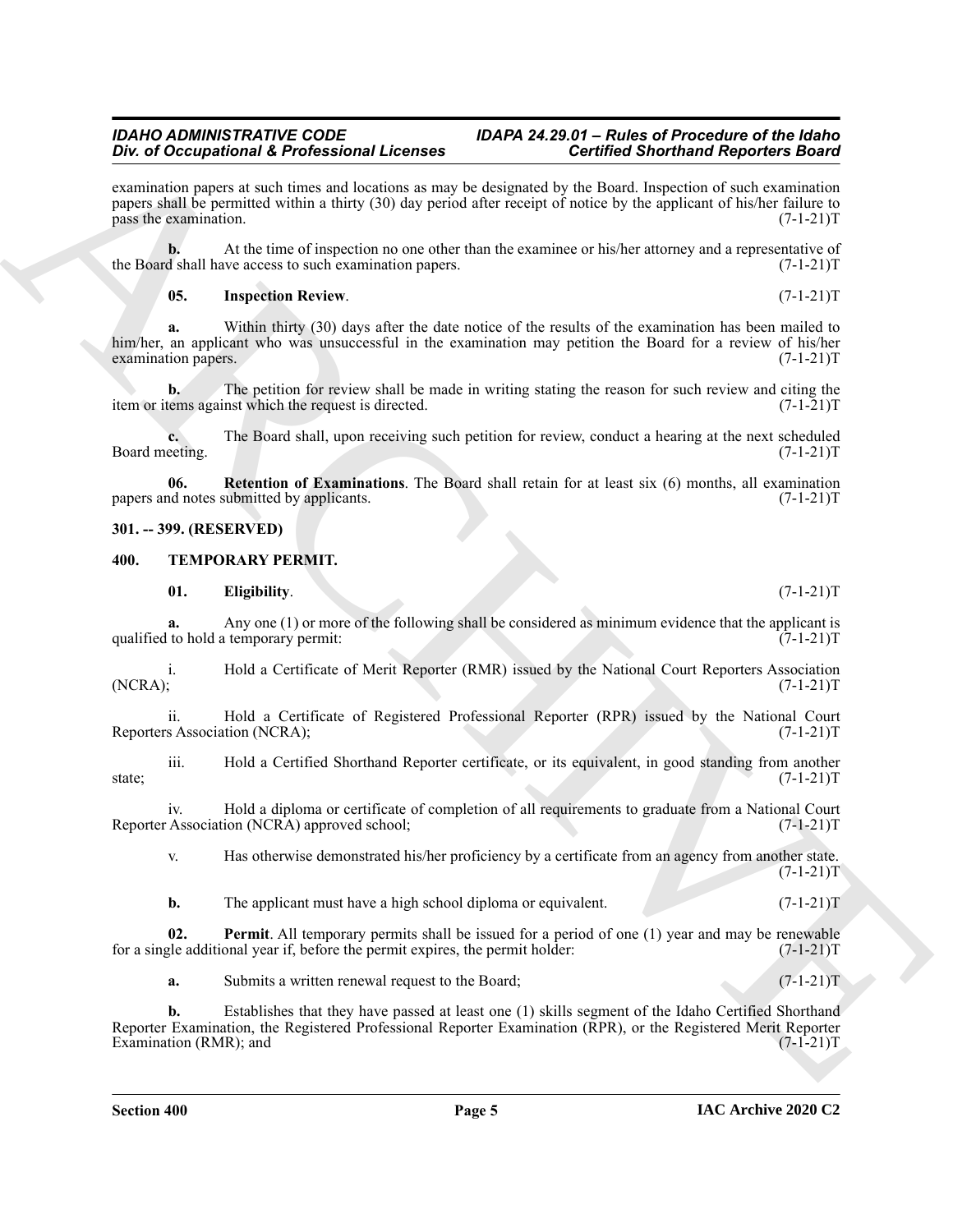<span id="page-5-3"></span>**c.** Pays the required fees as set forth in this Chapter. (7-1-21)T

#### <span id="page-5-0"></span>**401. -- 499. (RESERVED)**

#### <span id="page-5-1"></span>**500. DISCIPLINARY PENALTY.**

En di Occupationi L'Enchanteri Livense<br>
Control di Occupationi L'Enchanteri Livense<br>
Marchive (Statistica)<br>
Marchive (Statistica)<br>
Marchive (Statistica)<br>
Marchive (Statistica)<br>
Marchive (Statistica)<br>
Marchive (Statistica)<br> Costs and fees. The Board may order anyone licensed under Title 54, Chapter 31, Idaho Code, who is found by the Board to be in violation of the provisions of Title 54, Chapter 31, Idaho Code, to pay the costs and fees incurred by the Board in the investigation or prosecution of the licensee.  $(7-1-21)T$ 

<span id="page-5-2"></span>**501. -- 999. (RESERVED)**